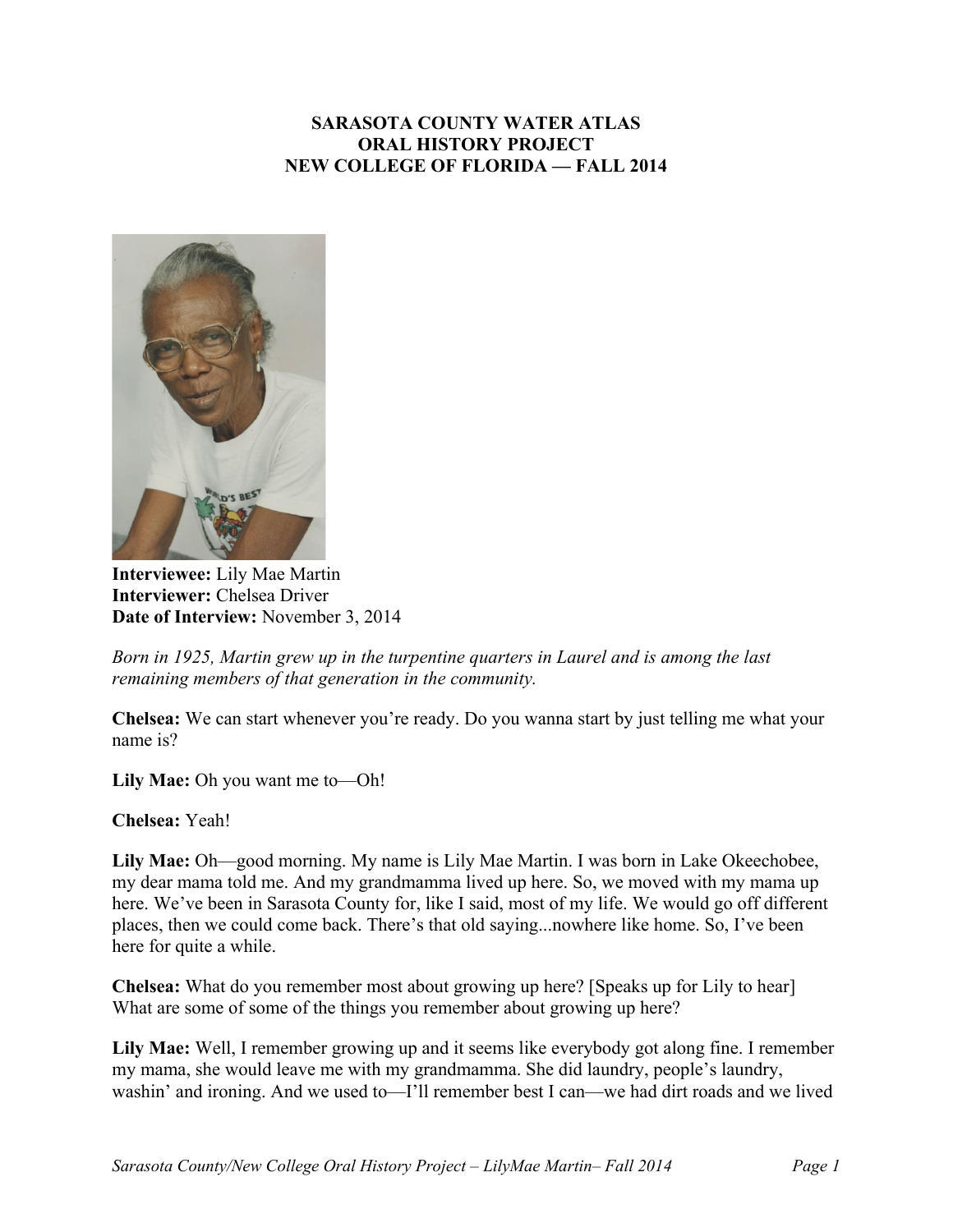over in what we used to call Blackman's Quarters. Over here [points to the left] on this side. And she did washin' and ironing, some of the houses she would go to and others would bring 'em where she lived. So we would walk—she would take me with her—and we would walk down these dirt roads and she would do the laundry and we would walk back and, we used to could go pick huckleberries, but it's built so there ain't no huckleberry bushes 'round no more. And we went fishing down to the bridge, and we just, well life, well in a way I would think it might have been easier for us. Things have just got so different from when I was growin' up. Although the Bible tells us that every generation does different. So, I ain't found no faults.

**Chelsea:** [Laughs]

**Lily Mae:** We lived in wooden houses, but thank God, He took care of us there, too. It was nice to me. I enjoyed it, growing up.

**Chelsea:** Could you tell me a little bit more about—you said the place you grew up in was Blackman's Quarters? Is that right? Could you tell me a little more about that? It was just a section of lots of little wooden houses?

**Lily Mae:** Yeah, wooden houses, wooden windows. Wooden doors. We had wooden stoves, sometimes, then we got kerosene stoves. We didn't have no lights for years over there, no bathrooms, but everything was much cheaper and so. And we did our clothes and hung 'em out on the line—'course I hang our clothes now.

**Chelsea:** Yeah it's…

**Lily Mae:** I mean, the air is good for your clothes!

**Chelsea:** Um-hm.

Lily Mae: I worked for a lady, we did her sheets, we hung them out there to dry and put right on the bed. It's good for ya, ya know all them people growed up with different ideas.

**Chelsea:** Yeah, totally!

Lily Mae: Let me see, is there anything else about that I can think of...?

**Chelsea:** You're doing great!

**Lily Mae:** Hmm?

**Chelsea:** I said you're doing great.

**Lily Mae:** Well, thank ya but I'm kind of runnin' out. [Laughs]

**Chelsea:** Oh, that's all right! So—is the area you grow up—is that not around anymore—the Quarters?

**Lily Mae:** Uh-uh, no.

*Sarasota County/New College Oral History Project – LilyMae Martin– Fall 2014 Page 2*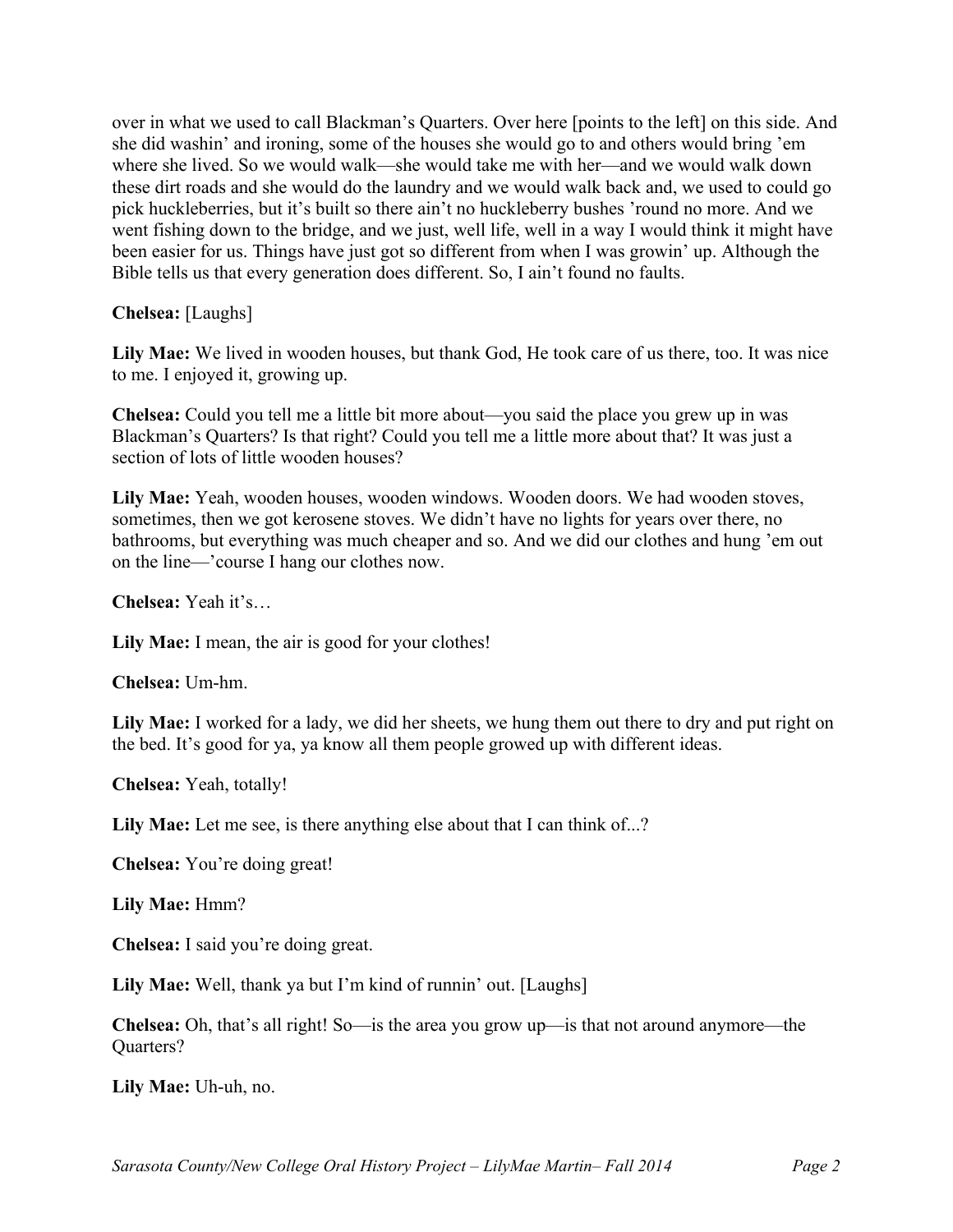**Chelsea:** No, it's all gone?

**Lily Mae:** No. You come in here. When you get to this light, by Publix, where ya have to come across—ya know where I'm talking, right?

## **Chelsea:** Yeah.

**Lily Mae:** Okay. Before you get to Publix, it's a trailer park on the left, up by one of them lights. You're gonna get up to a light. I can't think of the name of that gas station. It's a gas station before you get to Publix. So, on the left of that, on the left side of the road. That's Blackman's Quarters. They're all trailers. They've got a trailer park there now.

And there used to be a school sitting where that gas station. So it done built up, so much.

**Chelsea:** When did they tear down all the school and the quarters?

**Lily Mae:** I can't tell you, it's been a long time.

**Chelsea:** Do you know when the Quarters were built? Were they built during your lifetime, or were they already there a long time before you were born?

**Lily Mae:** Yeah, they must have been there a long time. When we moved from 'Chobee [Okeehobee]. They were built, that's where my grandma was living.

**Chelsea:** So, that's why you guys moved here? To be with your grandma?

**Lily Mae:** Hmm?

**Chelsea:** Why did you guys move here from Okeechobee?

**Lily Mae:** Well, my ma just wanted to move up where her mama was, so. That's why we ended up here. [Laughs] So, I think the orange grove's still sitting over there. In front, we were this way [points out window to the right], the orange groves that way [points to the left]. And I think it's still there, 'cause the road to the post office goes to the Old Laurel. Blackman's Quarters, at least. That was Blackman's Quarters, Amran Quarters and Timtime Quarters. There was three. And this community here, [points to the floor] Amran Quarters, they had wooden houses too. Then the Timtime Quarters is back where ya call Mission Valley now. So, we—[laughs] —oh, I'm havin' trouble thinkin' of anything else about it. We used to walk to the first bridge there in Nokomis and go fishing. And when we had little grocery stores. Hmm...

**Chelsea:** Do people still fish out on the bridge now? Where you all used to fish?

**Lily Mae:** Well, they built it up so. 'Cause we used to could come off the highway and go down and, ya know, what I'm trying to tell ya?

**Chelsea:** Yeah, you used to be able to walk right out to the water...

**Lily Mae:** Yeah.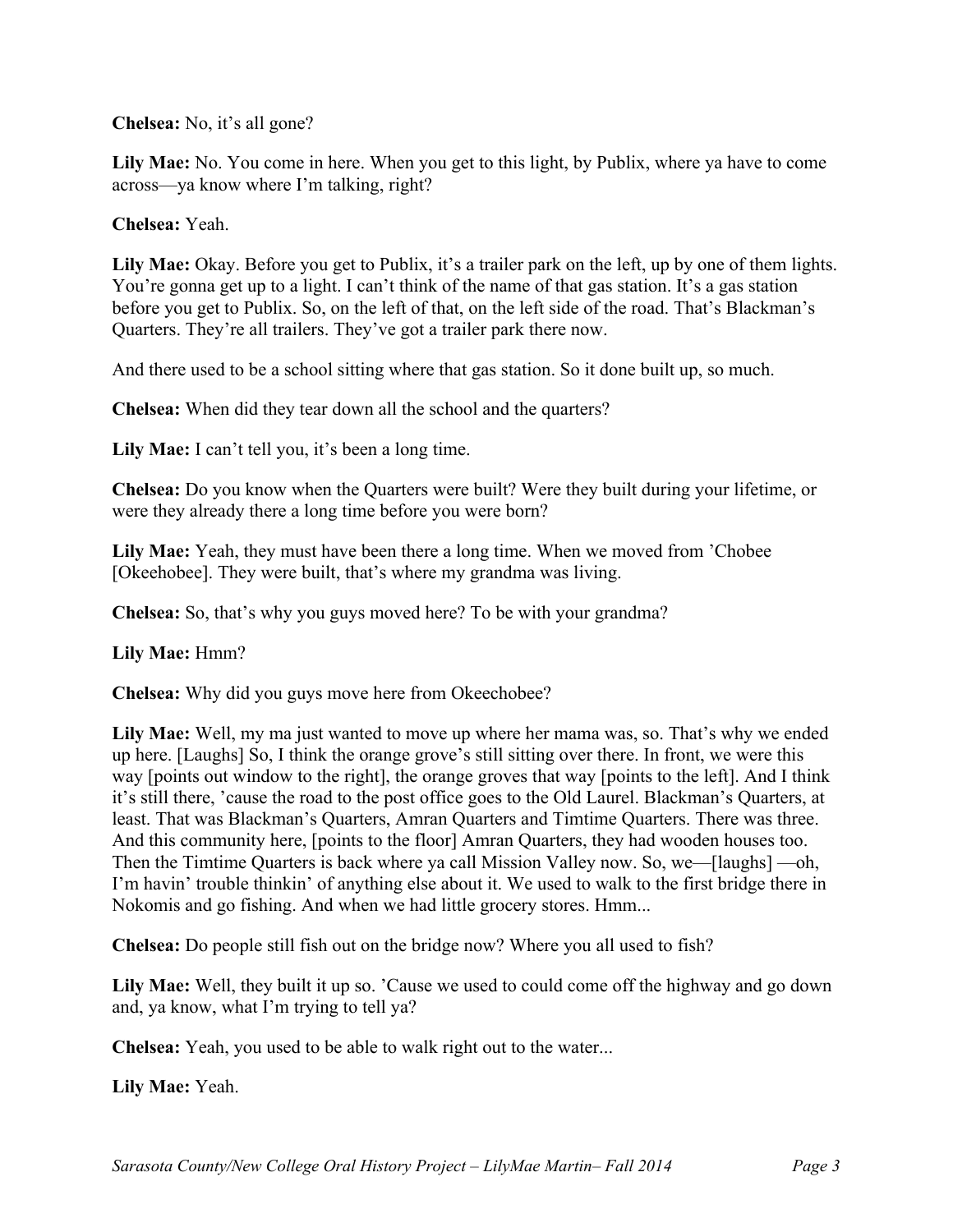**Chelsea:** And now—you can't.

**Lily Mae:** And sometimes you fish off the bridge, but most of the time, ya did it on the bank, and fished.

**Chelsea:** Um-hm.

**Lily Mae:** And we waded out, and I think about it now, God sure took care of us wading out there fishing.

**Chelsea:** [Chuckles]

**Lily Mae:** Yeah, He took care of us. So, it was nice. To me. We got along. So that's the main thing?

**Chelsea:** Was it a very close community?

**Lily Mae:** Yeah. People were pretty close. Pretty close. We would walk form Blackman's Quarters until we got cars. And we would walk from Blackman's Quarters from the school house. 'Cause see, where it's all built up. all the trees and things been cut down, where there used to be a pass.

**Chelsea:** And now it's not there?

**Lily Mae:** So, I guess I done told you all that I can think of about that.

**Chelsea:** I think you told me last time, the Quarters were segregated?

**Lily Mae:** Yeah.

**Chelsea:** Like, blacks and whites?

**Lily Mae:** Uh-uh,

**Chelsea:** They weren't? They were mixed?

**Lily Mae:** Oh, oh yes. We were separated.

**Chelsea:** Yes, what was that like?

**Lily Mae:** This [gestures around her] began with Martin Luther King. Otherwise, ya know, unhuh. You went in the back doors, restaurants. Course, I didn't go to them, no way.

**Chelsea:** [Nods head in agreement]

**Lily Mae:** No way. And, you waitressed for anybody, you go in the back door. So…

**Chelsea:** Yeah.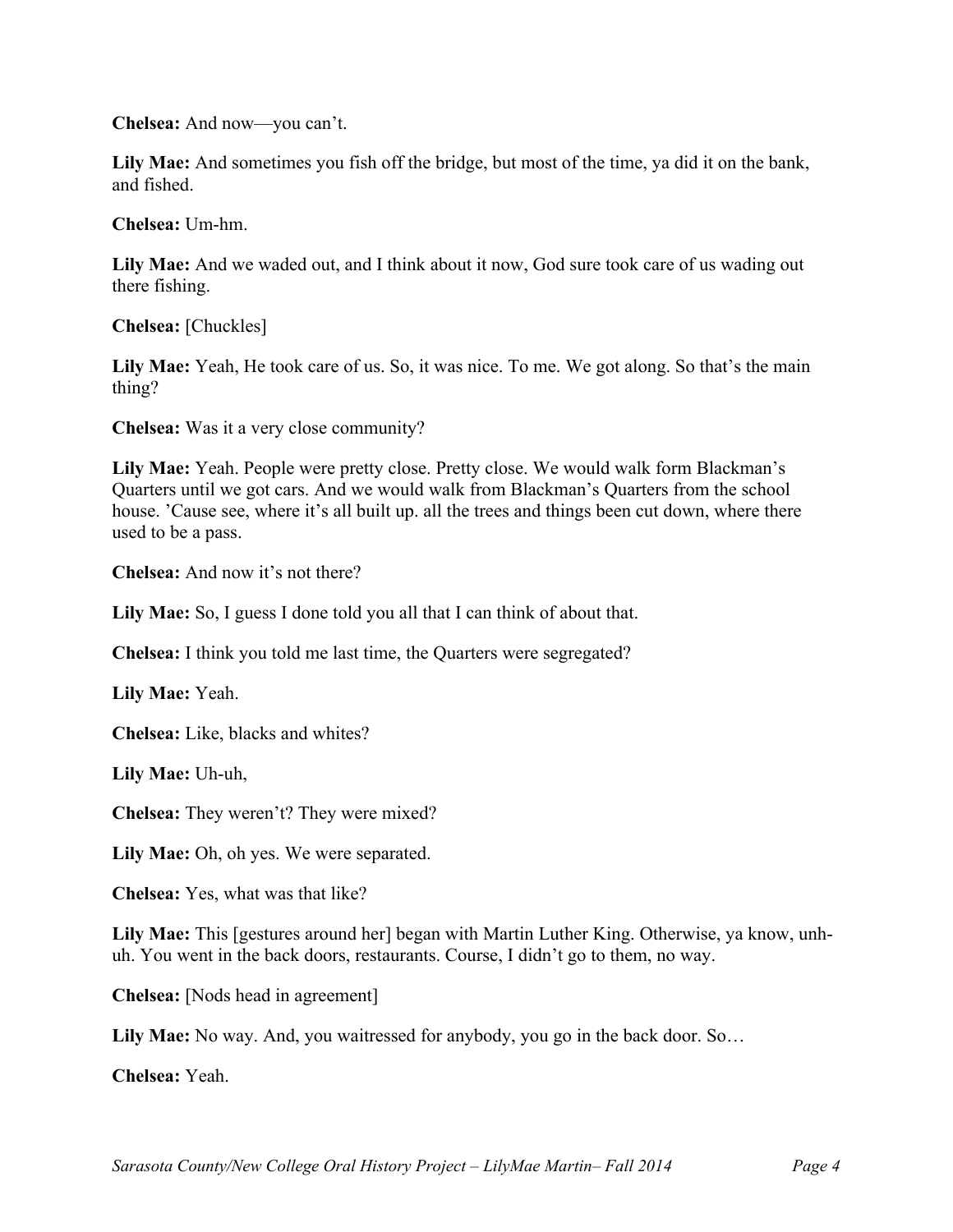**Lily Mae:** But, ya know, it didn't bother me.

**Chelsea:** No?

**Lily Mae:** Didn't bother me.

**Chelsea:** Were there places you couldn't fish?

**Lily Mae:** No, most of the places you could go fishin'.

**Chelsea:** Oh, I see.

**Lily Mae:** But now, lotta places ya can't.

**Chelsea:** Because it's all private?

**Lily Mae:** Yeah. And all them bridges done growed up so, on the bank. So. Oh Lord, I thought about how—my uncle had been in the service and me and my mama had gone down to Alabama because one of them had gotten shell-shocked, so he was in the hospital for years. And we was coming back on the bus. The bus driver almost had to put a man off the bus. The way he was kinda pickin' on us.

**Chelsea:** Wow.

**Lily Mae:** So anyway, he didn't hurt us. Just, was saying things. So I think the Lord for all this. And we sure have come a might long ways. Mighty, mighty long ways.

**Chelsea:** Yeah, we really have.

**Lily Mae:** So I think I done run out.

**Chelsea:** Yeah? You're all talked out? [Laughs]

**Lily Mae:** Well, ya know, I said what I could think of.

**Chelsea:** Let's see, do you have—do you think have any other memories of the water? Besides just fishing? Did you guys go swimming? Or have a boat?

**Lily Mae:** No. I've never been a person for going swimming.

**Chelsea:** Yeah, not your thing?

**Lily Mae:** Yeah, people went. I just didn't go.

**Chelsea:** I think you told me you guys had farm land and stuff? Did you grow up on a farm?

Lily Mae: Oh yeah, yeah! We used to grow tomatoes. Used to be a farm, up the road a piece, coming down. With tomatoes, picked beans, and peas, and cucumbers. Oh yeah, we had—what do you call it—the packing house? Packing celery. So. We worked on the farm.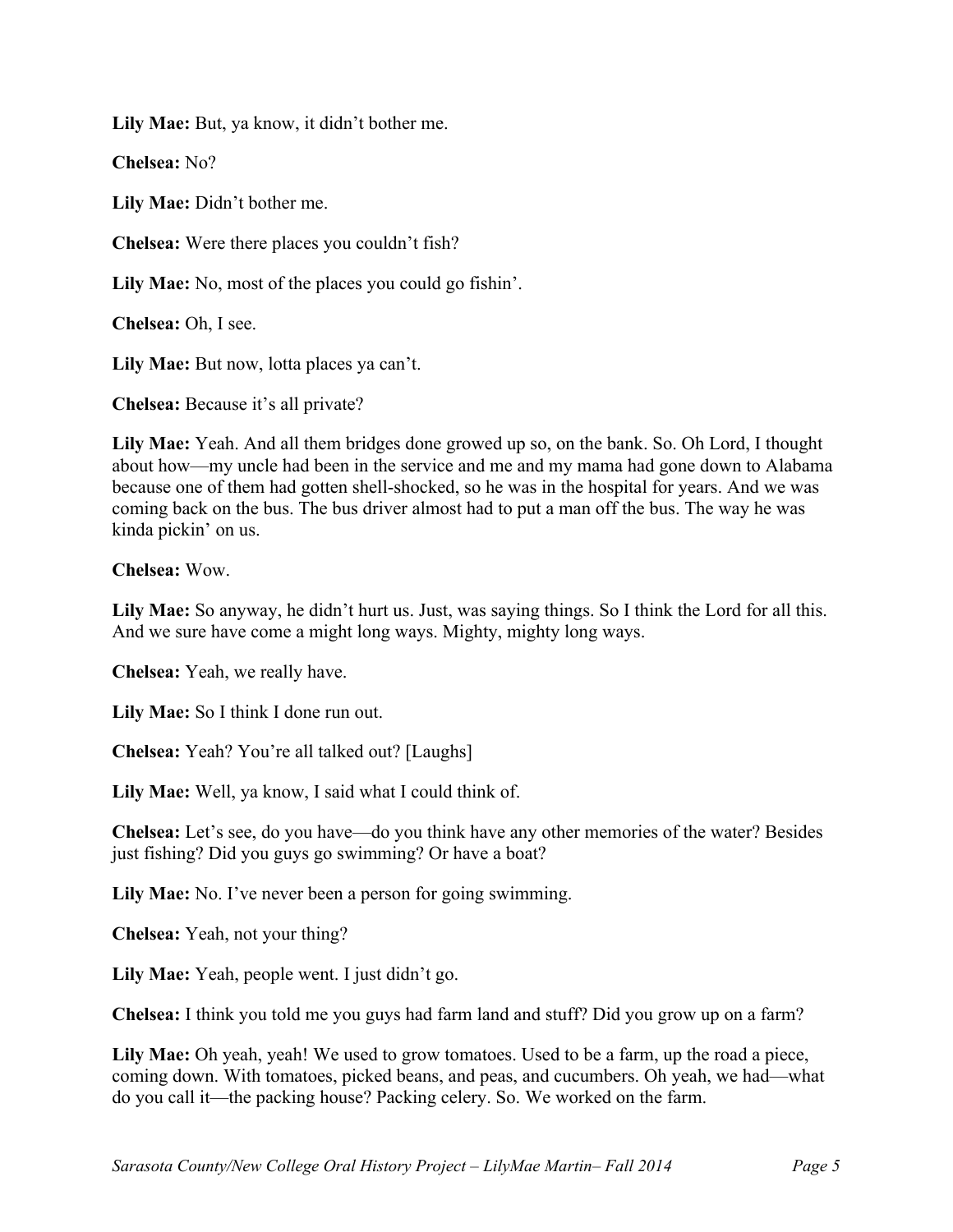**Chelsea:** I think one of the photos you gave me said you were a teacher? Were you a teacher at the school at any point?

**Lily Mae:** No, no not me.

**Chelsea:** Hmm, weird. One of these things—a newspaper clipping—said you—

**Lily Mae:** If it's on there, then it's wrong.

**Chelsea:** Yeah, I guess it was wrong, then. So, did you work on the farm for a lot of your life?

**Lily Mae:** Oh yeah, I worked on the farm a long time. I started, I guess, when I was about fifteen or sixteen. We used to catch trucks that picked us up and took us to the farm and bring us back. We had, I think, a good time.

**Chelsea:** That's sounds great, really.

**Lily Mae:** Yeah.

**Chelsea:** It seems like a pretty different place to live, these days.

**Lily Mae:** Yeah, so far, the people seem to be very nice to you. Like when we were growin' up.

**Chelsea:** What's the demographic, kind of, of the town now? Is it pretty different? People who live here?

**Lily Mae:** Hmm?

**Chelsea:** The people that live around this area now, are they very different from the people you grew up with?

Lily Mae: No, they ain't no different. No, it's just built different.

**Chelsea:** Um-hm.

**Lily Mae:** But the people are about the same. And people keep building.

**Chelsea:** Yeah. I mean it seems pretty built up—this big highway and all.

**Lily Mae:** Yeah.

**Chelsea:** There wasn't any of that for a while. Right?

**Lily Mae:** Yeah, for a long, long time.

**Chelsea:** It's a pretty recent development?

**Lily Mae:** Oh, yeah. Lots been built. Excuse me one minute.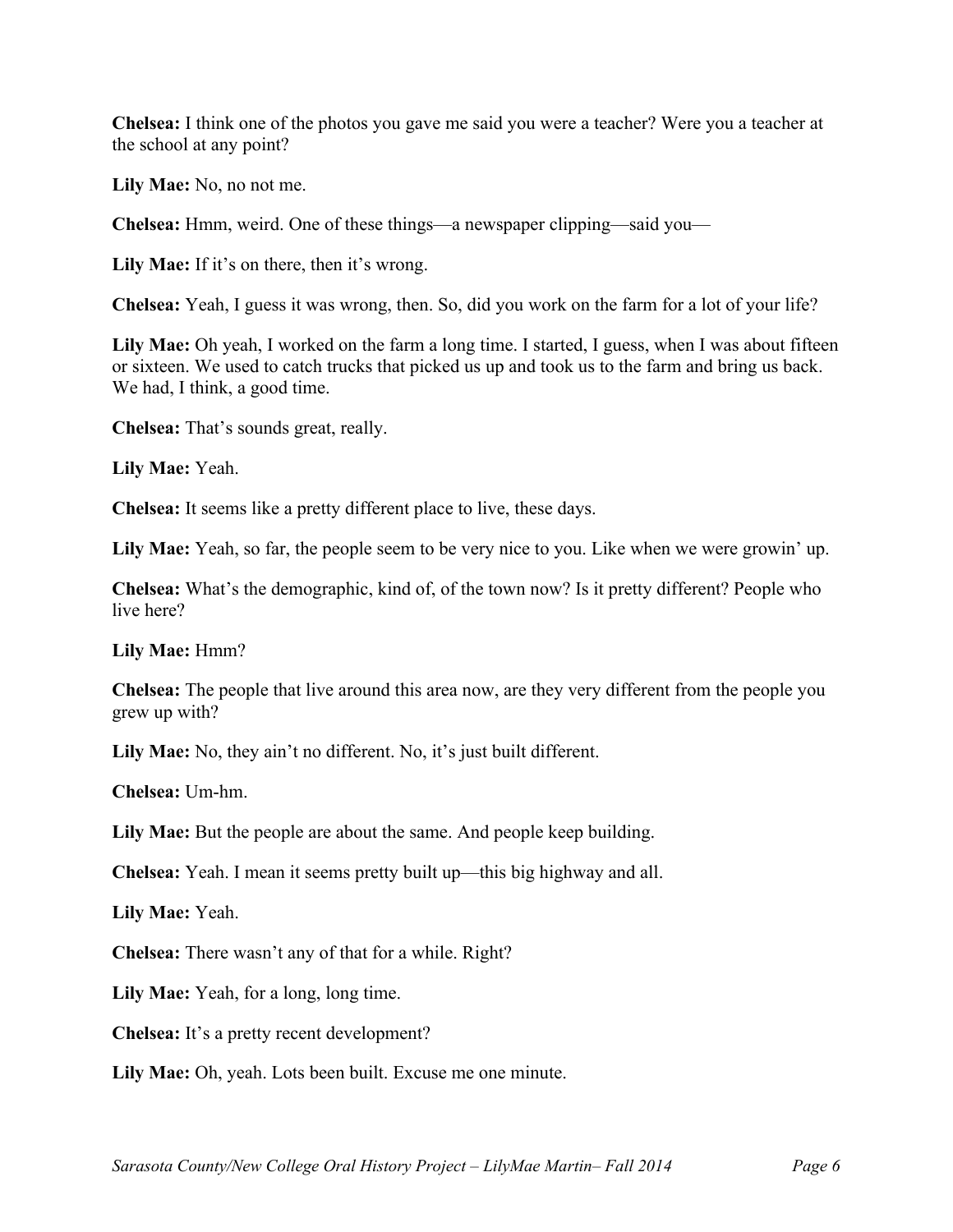## **Chelsea:** Of course.

Lily Mae: You know—where Sandra lives? They done built five houses in there in a year.

**Chelsea:** Wow, really?

**Lily Mae:** Um-hm. People are really moving in here.

**Chelsea:** I wonder what is newly attractive about this area? 'Cause it's close to the water, you think?

#### **Lily Mae:** Hmm?

**Chelsea:** I wonder why people are moving into this area so much—just 'cause they're building it, or the water, or—

Lily Mae: I don't know, I don't know.'Cause, just in these few years, it changed and they just keep building in here. So. I guess they were just waiting on the time to do it. It ain't hurtin' nothing, I guess, but it just ain't how it used to be. All right, all right, okay. All back—there —it used to be woods all back there. We used to could go on the forest, saltwater fishing, but people built around up there. Ya can't get out there now. It really has grown. People moving in. But thank the Lord, so far, I think we get along pretty well. Of course, I don't know everybody in the community—them I know, we get along fine. And they do so much for us now. Give us food once a month. Ya go around to different churches. They give ya food. We have food, I mean, but to me, from the time the Lord blessed me these many years, it's different. People do more for ya now.

#### **Chelsea:** There's more reaching out?

Lily Mae: Yeah, they look out for ya, if you're sick, if ya need them. But, these nurses, they now call them, they give ya aid, if ya need it. Whatever, ya need them to do. They have them, oh what's it called? When ya have cancer?

#### **Chelsea:** Hospice?

**Lily Mae:** Yeah. But I haven't asked for any yet, I've been doing pretty good. If I can do something without asking somebody else to do it, that's the way I feel.

**Chelsea:** It's nice you've been able to stay around here.

**Lily Mae:** Yeah, so far I've been able to stay here. Yeah, I move about. I think they help ya when you're sick. But if you are able to do something for yourself, I think you oughta do it. Be thankful you're able to do it.

**Chelsea:** That's a good way of looking at life.

**Lily Mae:** Yeah, I just sit here, and I just get so much encouragement off the TV. I go to church and I pray my soul be saved. But I see people on the TV in a wheelchair, I see 'em, in their